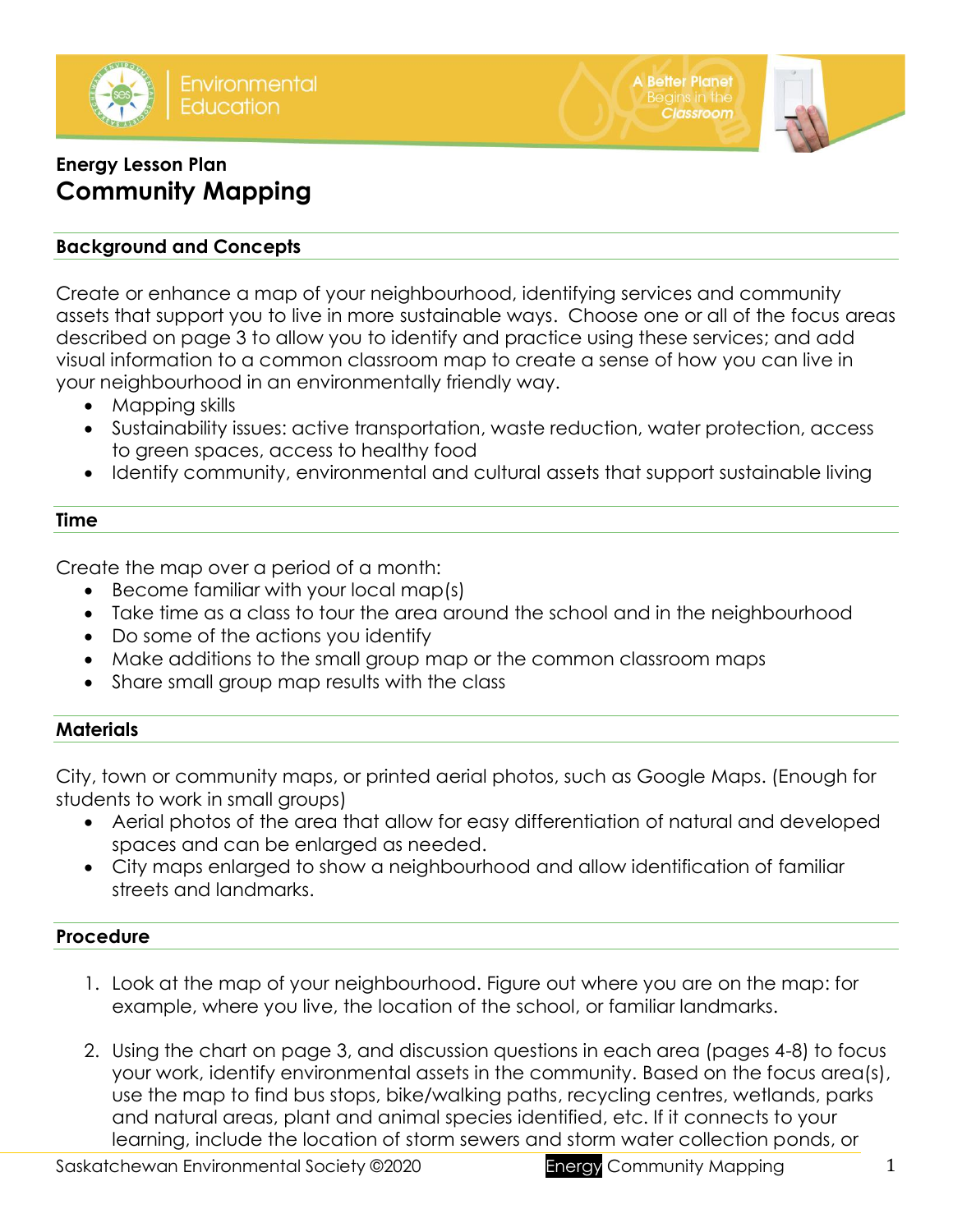

**A Better Planet Classroom** 



areas of concern such as landfills. If the focus area is small enough to walk around, tour it, or parts of it with the class or group, noting significant spots as you go.

- 3. Take photos using the services at the places you tour. For example, putting compost in the community garden composter, picking up garbage in the park, waiting for a bus, or walking on a path. Use the photos to enhance your maps and document service use in the community.
- 4. Discuss and decide on symbols for the points being marked on the map. For example, the bus stops could be marked with a small bus or a bus stop sign. The location of a community garden could be marked with a plant. Include the symbol key on the map. The additional resources on page 9 include a "green mapping" site that uses common symbols. Here are a few of the symbols you could use from [GreenMap.](https://www.greenmap.org/make-map/green-map-icons)

| <b>Sustainable Living</b>  |                        |                                  |                                  |                          |
|----------------------------|------------------------|----------------------------------|----------------------------------|--------------------------|
|                            | Solar energy<br>site   | <b>Bicycle site</b>              | Pedestrian<br>friendly           | Wheelchair<br>accessible |
| <b>Nature</b>              |                        |                                  |                                  |                          |
|                            | Wetlands               | Bird and<br>wildlife<br>watching | Public<br>forest/natural<br>area | Wildlife<br>habitat      |
| <b>Culture and Society</b> | æ                      |                                  |                                  |                          |
|                            | Child friendly<br>site | Public library                   | Eco<br>information               | Food bank                |

- 5. Choose a few points on the map, and write a description of the service it provides, including how it helps people to save energy, or water, or reduce waste.
- 6. Place information from small group maps onto one large common map. Include some of the photos taken on tours of the area. Or share information from your individual maps with other groups.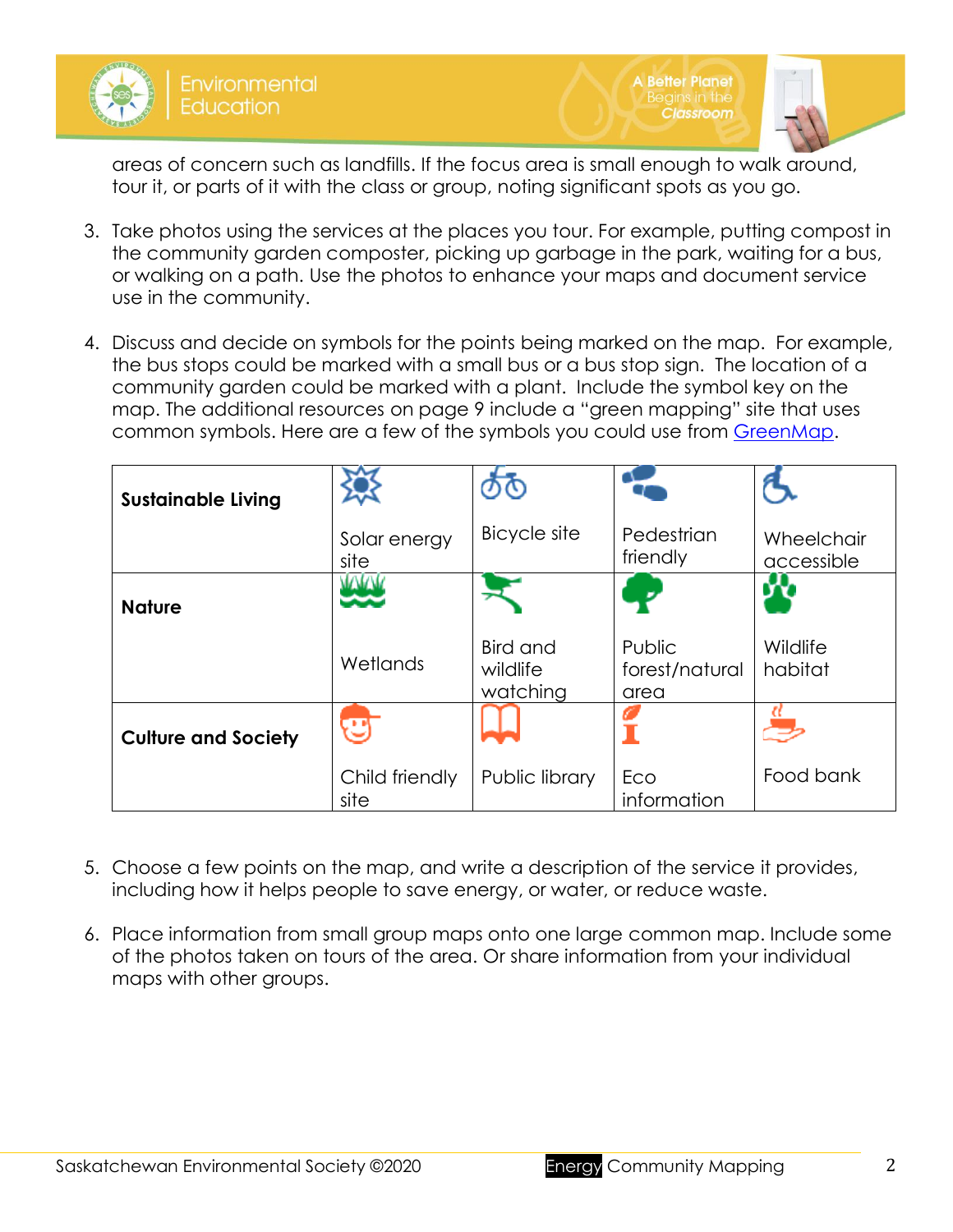



| <b>Community Mapping Focus Areas</b>                                                                                                |                                                                           |                                   |  |  |  |  |
|-------------------------------------------------------------------------------------------------------------------------------------|---------------------------------------------------------------------------|-----------------------------------|--|--|--|--|
| <b>Service or Asset</b>                                                                                                             | <b>What to Look For</b>                                                   | What could we do to improve this? |  |  |  |  |
| <b>Active or Green</b><br><b>Transportation</b>                                                                                     | Bike paths, bike lanes, bike<br>racks                                     |                                   |  |  |  |  |
| - How can we get<br>safely around our                                                                                               | Bus routes, bus stops, bus<br>shelters                                    |                                   |  |  |  |  |
| community?                                                                                                                          | Walking paths, sidewalks,<br>crosswalks, streetlights<br>Other:           |                                   |  |  |  |  |
| <b>Waste Reduction</b><br>- What can we do                                                                                          | Recycling bins, garbage bins                                              |                                   |  |  |  |  |
| with our waste?                                                                                                                     | Donation drop boxes                                                       |                                   |  |  |  |  |
|                                                                                                                                     | Compost bins                                                              |                                   |  |  |  |  |
|                                                                                                                                     | Other:                                                                    |                                   |  |  |  |  |
| <b>Water Protection</b><br>- How can we                                                                                             | Storm sewers, storm water<br>retention ponds                              |                                   |  |  |  |  |
| protect our water<br>and watershed?                                                                                                 | Wetlands, riparian areas or<br>buffer zones                               |                                   |  |  |  |  |
|                                                                                                                                     | Rain barrels, permeable vs<br>non-permeable surfaces                      |                                   |  |  |  |  |
|                                                                                                                                     | Other:                                                                    |                                   |  |  |  |  |
| <b>Access to Green</b><br><b>Spaces</b>                                                                                             | Parks, playgrounds                                                        |                                   |  |  |  |  |
| Do we have parks<br>and natural<br>spaces in our<br>community?<br>Do those spaces<br>improve habitat<br>for insects, birds,<br>etc? | Habitat for animals and<br>insects – bird houses, water<br>features, etc. |                                   |  |  |  |  |
|                                                                                                                                     | Native bush, grasslands,<br>forests, riverbank, natural<br>areas          |                                   |  |  |  |  |
|                                                                                                                                     | Other:                                                                    |                                   |  |  |  |  |
| <b>Access to Healthy</b><br>Food                                                                                                    | Farmer's market, grocery<br>stores, food bank                             |                                   |  |  |  |  |
| - Where can we find<br>healthy food in our                                                                                          | Community or school<br>garden, family garden                              |                                   |  |  |  |  |
| neighbourhood?                                                                                                                      | Other:                                                                    |                                   |  |  |  |  |

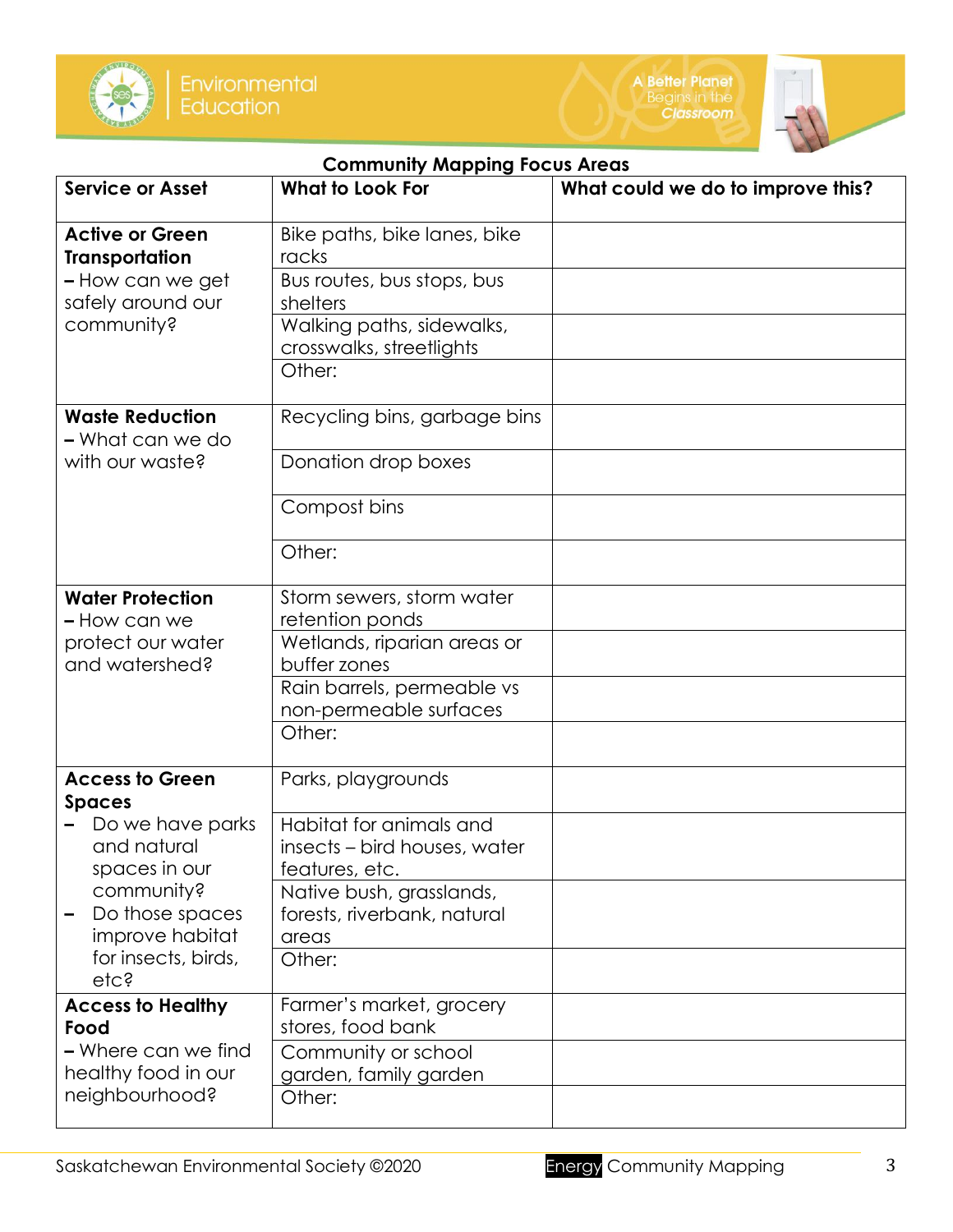



## **Discussion and focusing our learning**

**1. Active Transportation**: How do we get safely and actively around our community? How do active transportation and bus services help us to be healthier, and have a healthier environment? How can we assess the walkability and bike-ability of our neighbourhood? What stops us from being active in our community, and how could our community be improved to make active or bus transportation safer and more convenient? **Choose one action you can take to include more active transportation everyday. Practice it and include the results on the common map.**

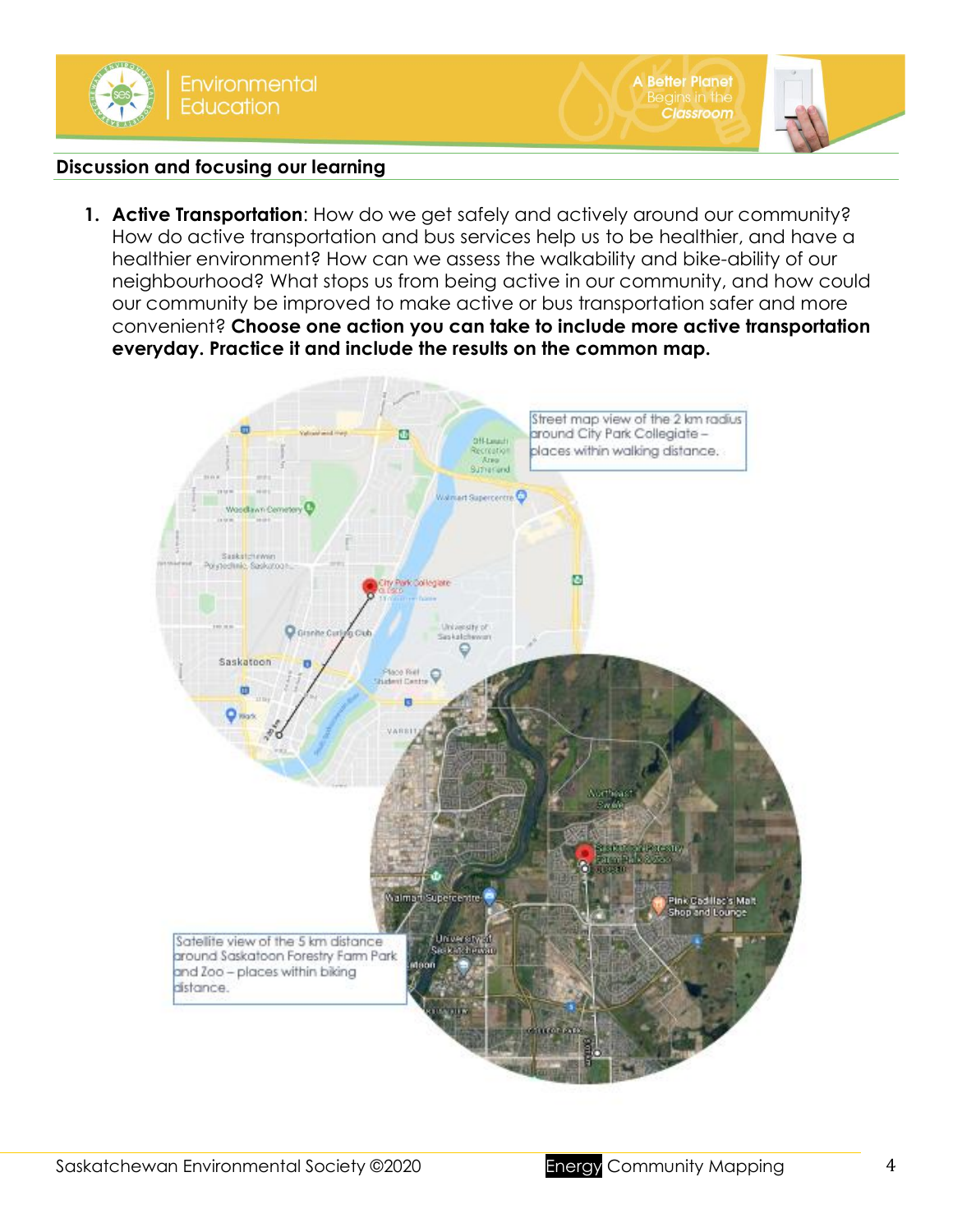

Composting fruit and vegetable waste from school lunches.



A Better Planet<br>Begins in the

**Classroom** 



Compost, recycling and garbage bins in Saskatoon (Courtney Markewich/CBC)

**Environmental Education**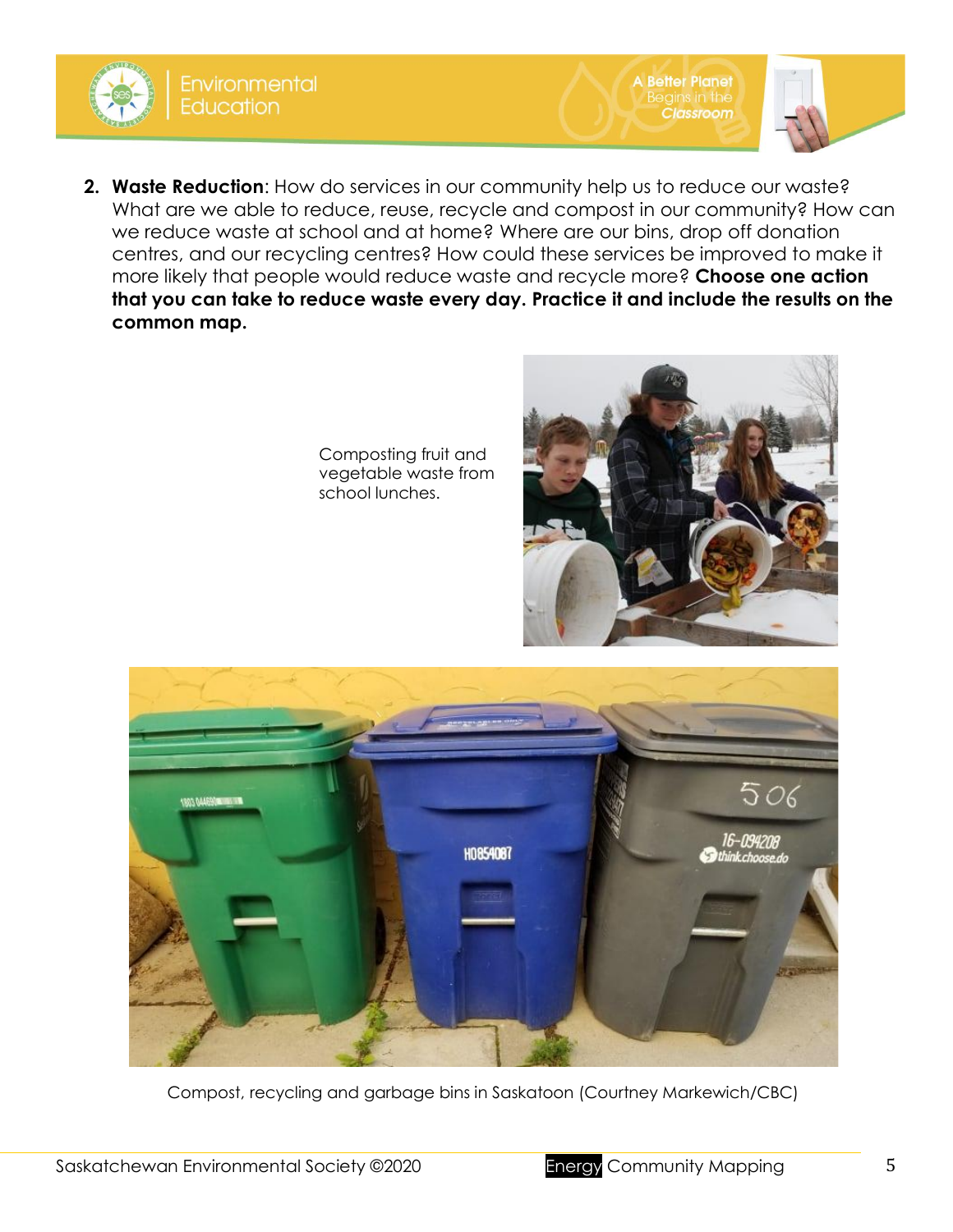

Environmental ducation



Partners for the Saskatchewan River Basin

**3. Water Protection**: How does the design of our community help us to conserve and

protect our water sources? Where does water from our streets and lawns drain? How

**A Better Planet** 

**Classroom**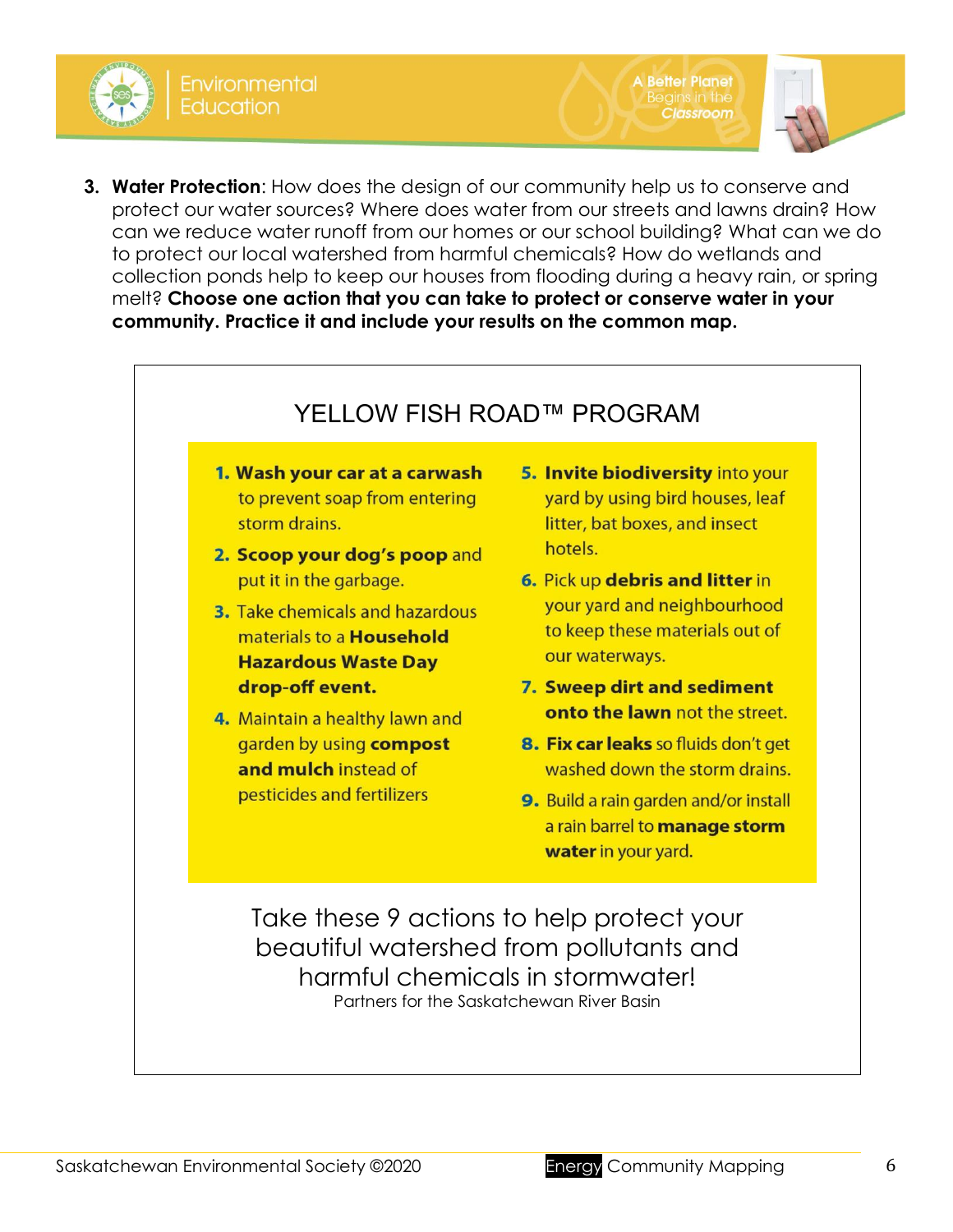

**A Better Planet** 

**Classroom** 



Ecosystem Assessment. Page 11, Saskatoon's Green Infrastructure Strategy

**Environmental** 

**Education**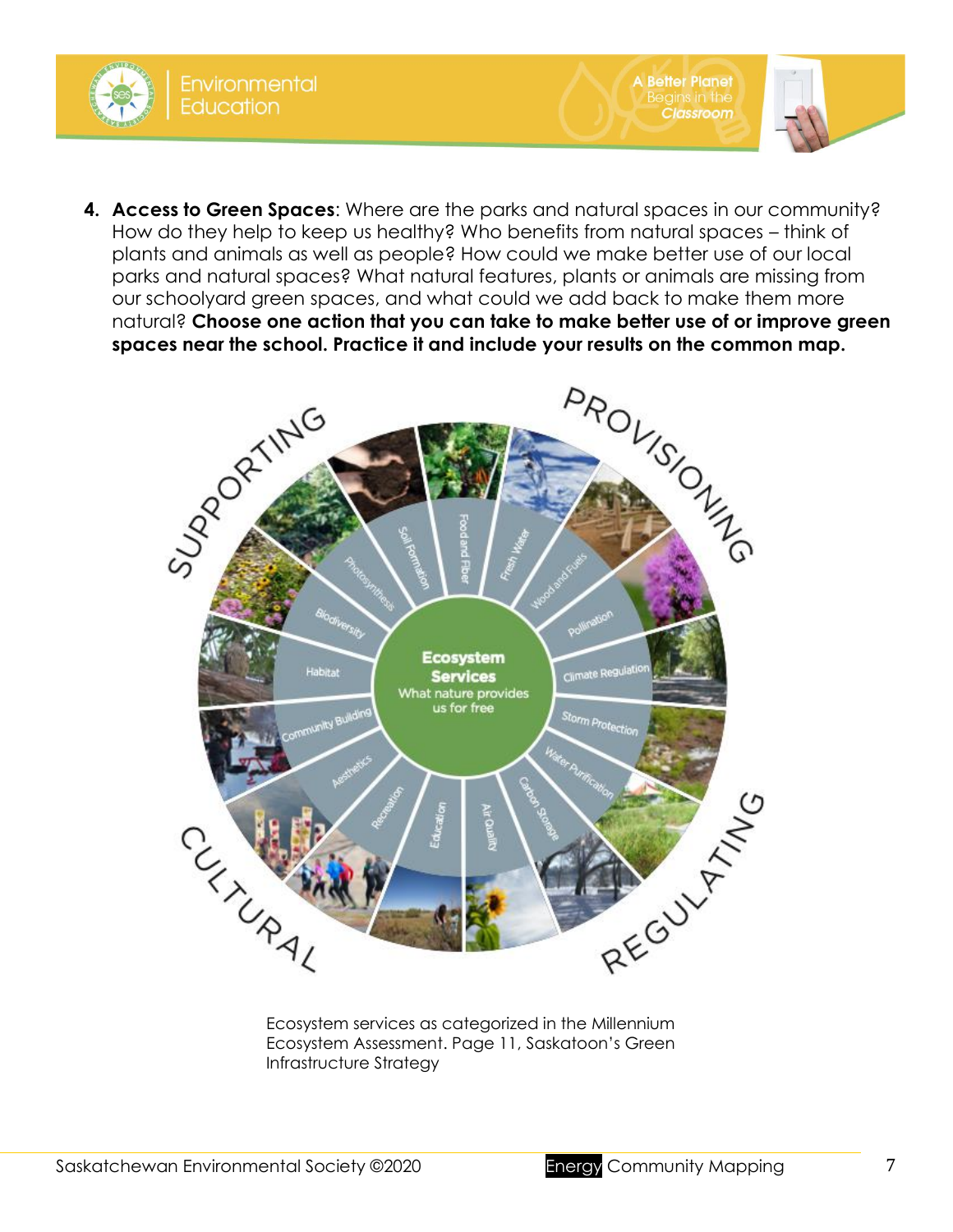**5. Access to Healthy Food**: Do we have access to healthy food in our neighbourhood? Where do we find healthy food in our community? Can we walk or bus to those places? Can we grow food near our homes? Can we grow food near our school? Why is it important to have healthy food available near where we live? **Choose one action that you can take to get healthy food. Practice it and include your results on the common map.** 

A Better Planet<br>Begins in the

**Classroom** 



*Westmount Community School to Giant Tiger – distance measured at 954m, or just less than 1 kilometer* 

**Education**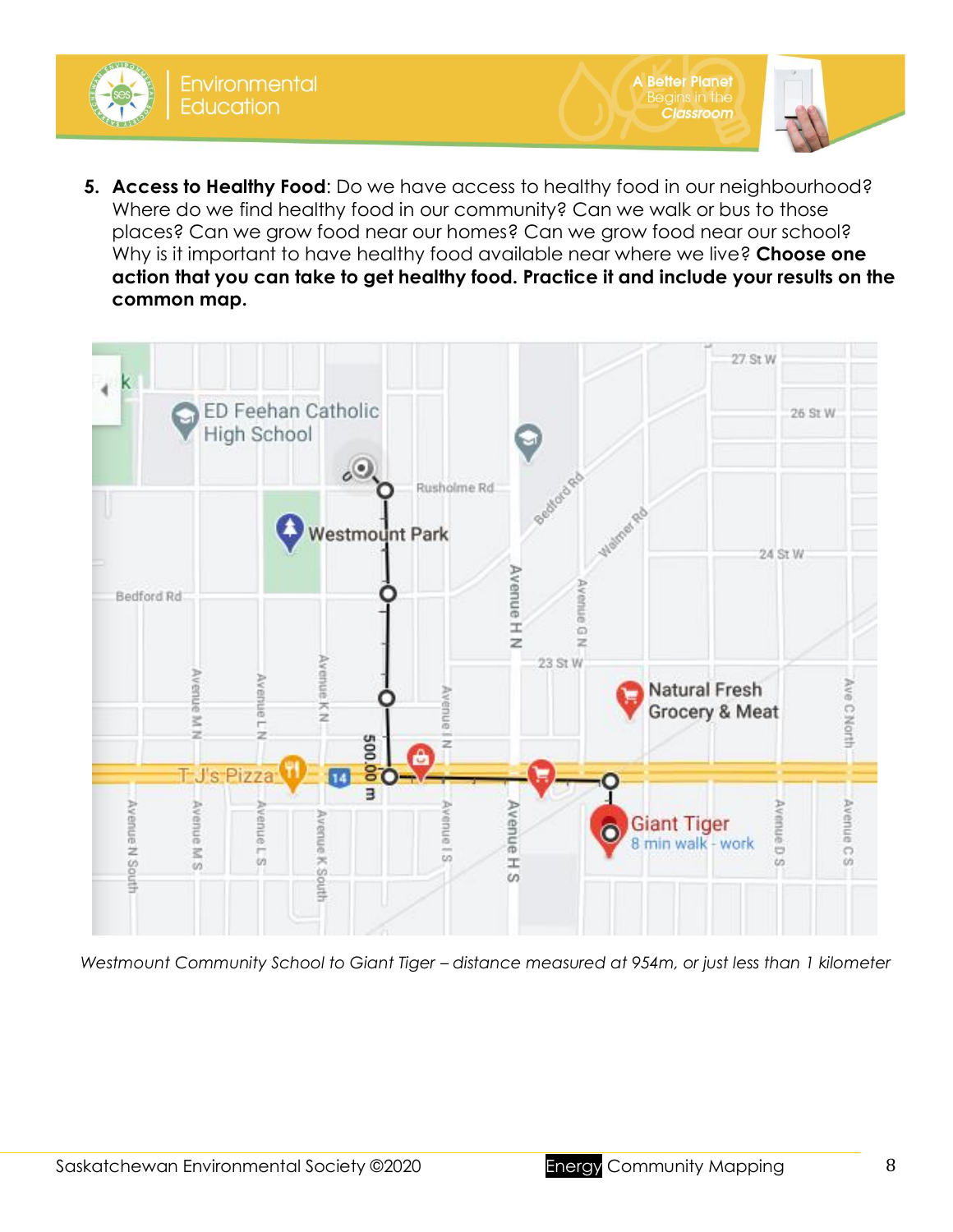



#### **Additional Resources**

#### **Create a Community Green Map**

- [www.greenmap.org](http://www.greenmap.org/)
- [Craik Green Map and icons](http://www.opengreenmap.org/greenmap/craik-online-green-map)

### **Active Transportation**

- [Transportation 1-Pager](http://environmentalsociety.ca/wp-content/uploads/2020/09/Transportation-1-pagers.pdf)
- [Increasing Active Transportation](http://environmentalsociety.ca/wp-content/uploads/2020/01/Increasing-Active-Transportation-Case-Study.pdf)  Case **[Study](http://environmentalsociety.ca/wp-content/uploads/2020/01/Increasing-Active-Transportation-Case-Study.pdf)**
- [Move to Grow](https://www.spsd.sk.ca/division/movetogrow/Pages/default.aspx#/=)
- [Saskatchewan in Motion](http://www.saskatchewaninmotion.ca/)
- **[Ontario Active School Travel](https://ontarioactiveschooltravel.ca/)**

### **Waste Reduction**

- **[SARCAN](https://www.sarcanschool.ca/)**
- [Saskatchewan Waste Reduction Council](http://www.saskwastereduction.ca/)
- [Waste 1 pager](http://environmentalsociety.ca/wp-content/uploads/2020/09/Waste-1-pagers1.pdf)

### **Water Protection**

- [Yellow Fish Road](https://www.saskatoon.ca/services-residents/power-water-sewer/storm-water/storm-water-system/yellow-fish-road)
- [Water 1 pager](http://environmentalsociety.ca/wp-content/uploads/2020/09/Water-1-pagers.pdf)

**Access to Green** 

**Spaces**

• [Partners for the Saskatchewan River Basin](http://www.saskriverbasin.ca/)



Saskatchewan In Motion Winter Walking Bingo Card



Hyde Park Wetland, City of Saskatoon Website (Kevin Lee)

# **Access to Healthy Food**

**[Biodiversity 1 pager](http://environmentalsociety.ca/wp-content/uploads/2018/07/Access-to-Food.pdf)** 

**[EcoFriendlySask](http://www.ecofriendlysask.ca/2014/05/protecting-and-constructing-urban.html)** 

- [Food 1 Pager](http://environmentalsociety.ca/wp-content/uploads/2020/09/Food-1-pagers1.pdf)
- [Access to Food](http://environmentalsociety.ca/wp-content/uploads/2018/07/Access-to-Food.pdf)
- [Chep Good Food](https://www.chep.org/)
- [Agriculture in the Classroom](https://aitc.sk.ca/)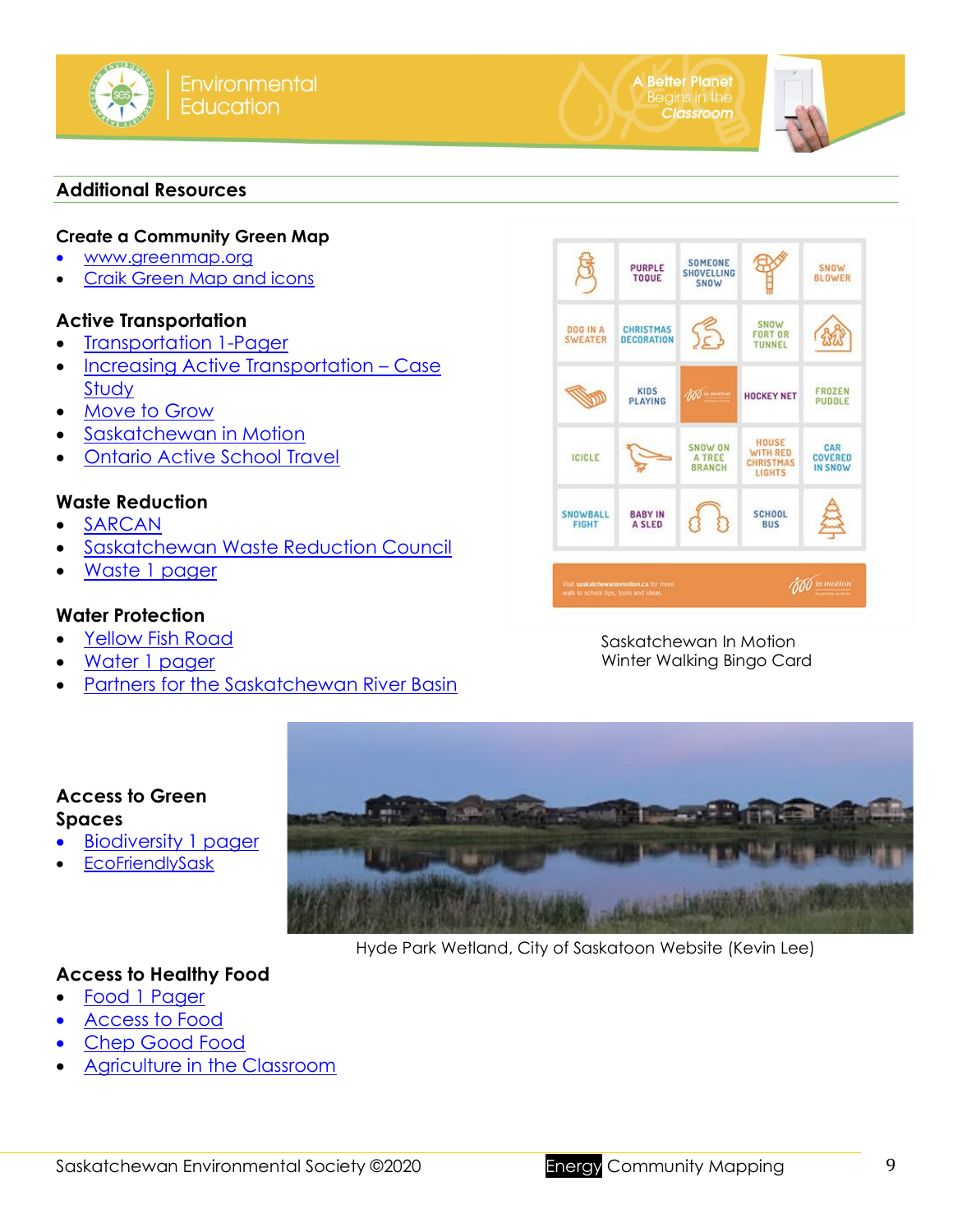

#### **Curriculum Connections**

**Grade 1 Health Education [USC1.4](https://www.edonline.sk.ca/webapps/moe-curriculum-BB5f208b6da4613/CurriculumOutcomeContent?id=45&oc=76042)** Determine and practise safe pedestrian/street behaviours and examine related safety challenges in the community. **[USC1.5](https://www.edonline.sk.ca/webapps/moe-curriculum-BB5f208b6da4613/CurriculumOutcomeContent?id=45&oc=76052)** Explore the association between a healthy sense of "self" and one's positive connection with others and the environment. **[DM1.1](https://www.edonline.sk.ca/webapps/moe-curriculum-BB5f208b6da4613/CurriculumOutcomeContent?id=45&oc=76064)** Examine initial steps (i.e., Stop, Think, Do) for making basic choices regarding healthy behaviours; healthy brain, heart, and lungs; healthy relationships; pedestrian/street safety; and a healthy sense of self. **[AP1.1](https://www.edonline.sk.ca/webapps/moe-curriculum-BB5f208b6da4613/CurriculumOutcomeContent?id=45&oc=76072)** Apply the steps of Stop, Think, and Do (with guidance) to develop healthy behaviours related to a healthy brain, heart, and lungs; healthy relationships; pedestrian/street safety; and a healthy sense of self.

**Physical Education [PE1.2](https://www.edonline.sk.ca/webapps/moe-curriculum-BB5f208b6da4613/CurriculumOutcomeContent?id=191&oc=29618)** Active Living Examine and express what it means to live actively each day and the personal benefits of being active.

**Social Studie[s DR1.3](https://www.edonline.sk.ca/webapps/moe-curriculum-BB5f208b6da4613/CurriculumOutcomeContent?id=164&oc=83399)** Demonstrate awareness of humans' reliance on the natural environment to meet needs, and how location affects families in meeting needs and wants. **[DR1.4](https://www.edonline.sk.ca/webapps/moe-curriculum-BB5f208b6da4613/CurriculumOutcomeContent?id=164&oc=83406)** Recognize globes and maps as representations of the surface of the Earth, and distinguish land and water masses on globes and maps. **[RW1.1](https://www.edonline.sk.ca/webapps/moe-curriculum-BB5f208b6da4613/CurriculumOutcomeContent?id=164&oc=83437)** Describe the influence of physical, spiritual, emotional, and intellectual needs and wants on personal well-being. **[RW1.2](https://www.edonline.sk.ca/webapps/moe-curriculum-BB5f208b6da4613/CurriculumOutcomeContent?id=164&oc=83444)** Discuss ways in which work may be managed and distributed in families, schools, and groups.

**Grade 2 Health Education [USC2.5](https://www.edonline.sk.ca/webapps/moe-curriculum-BB5f208b6da4613/CurriculumOutcomeContent?id=46&oc=76117)** Recognize potential safety risks in community "play areas" and determine safe practices/behaviours to identify, assess, and reduce the risks. **[AP2.1](https://www.edonline.sk.ca/webapps/moe-curriculum-BB5f208b6da4613/CurriculumOutcomeContent?id=46&oc=76145)** Act upon health-related understandings, skills, and confidences to make healthy connections related to personal thoughts-feelingsactions, healthy snacking, affects of illness/disease, respect, safety, and diversity.

**Physical Education [PE2.2](https://www.edonline.sk.ca/webapps/moe-curriculum-BB5f208b6da4613/CurriculumOutcomeContent?id=192&oc=29743)** Analyze daily habits and actions that demonstrate personal engagement in, and taking personal responsibility for, leading a physically active life.

**Scienc[e AW2.1](https://www.edonline.sk.ca/webapps/moe-curriculum-BB5f208b6da4613/CurriculumOutcomeContent?id=55&oc=24473)** Investigate properties of air and water (in all three states of matter) within their environment. **[AW2.2](https://www.edonline.sk.ca/webapps/moe-curriculum-BB5f208b6da4613/CurriculumOutcomeContent?id=55&oc=24484)** Assess the importance of air and water for the health and survival of living things, including self, and the environment.

**Social Studie[s IN2.1](https://www.edonline.sk.ca/webapps/moe-curriculum-BB5f208b6da4613/CurriculumOutcomeContent?id=165&oc=83451)** Determine characteristics of a community. **[DR2.2](https://www.edonline.sk.ca/webapps/moe-curriculum-BB5f208b6da4613/CurriculumOutcomeContent?id=165&oc=83472)** Analyze the influence of the natural environment on the local community. **[DR2.3](https://www.edonline.sk.ca/webapps/moe-curriculum-BB5f208b6da4613/CurriculumOutcomeContent?id=165&oc=83478)** Identify physical representations as constructed models of real things. **[PA2.1](https://www.edonline.sk.ca/webapps/moe-curriculum-BB5f208b6da4613/CurriculumOutcomeContent?id=165&oc=83491)** Analyze how decisions are made within the local community. **[PA2.2](https://www.edonline.sk.ca/webapps/moe-curriculum-BB5f208b6da4613/CurriculumOutcomeContent?id=165&oc=83497)** Assess and practise various approaches to resolving conflicting interests within the community. **[RW2.1](https://www.edonline.sk.ca/webapps/moe-curriculum-BB5f208b6da4613/CurriculumOutcomeContent?id=165&oc=83512)** Describe ways in which the local community meets needs and wants of its members. **[RW2.2](https://www.edonline.sk.ca/webapps/moe-curriculum-BB5f208b6da4613/CurriculumOutcomeContent?id=165&oc=83515)** Analyze various worldviews regarding the natural environment. **[RW2.3](https://www.edonline.sk.ca/webapps/moe-curriculum-BB5f208b6da4613/CurriculumOutcomeContent?id=165&oc=83521)** Contribute to initiating and guiding change in local and global communities regarding environmental, social, and economic sustainability.

**Grade 3 Health Education [USC3.1](https://www.edonline.sk.ca/webapps/moe-curriculum-BB5f208b6da4613/CurriculumOutcomeContent?id=47&oc=76151)** Determine the role of a variety of healthy foods and physical activity on the health and development of the mind, body, and immune system. **[DM3.1](https://www.edonline.sk.ca/webapps/moe-curriculum-BB5f208b6da4613/CurriculumOutcomeContent?id=47&oc=76210)** Demonstrate the importance of investigating information for making informed decisions related to healthy foods and physical activity, one's "inner self", helpful and harmful substances, healthy family and home, safety at home, and impact of violence. **[AP3.1](https://www.edonline.sk.ca/webapps/moe-curriculum-BB5f208b6da4613/CurriculumOutcomeContent?id=47&oc=76218)** Use the understandings, skills, and confidences related to healthy foods and physical activity, one's "inner self", helpful and harmful substances, healthy family and home, safety at home, and impact of violence.

**Physical Education [PE3.1](https://www.edonline.sk.ca/webapps/moe-curriculum-BB5f208b6da4613/CurriculumOutcomeContent?id=193&oc=29860)** Apply a repertoire of strategies for developing components of health-related fitness, (cardiovascular endurance, flexibility, muscular endurance, and muscular strength), through movement activities during scheduled times in school, at home, and in the community. **[PE3.2](https://www.edonline.sk.ca/webapps/moe-curriculum-BB5f208b6da4613/CurriculumOutcomeContent?id=193&oc=29877)** Evaluate the role of participation in movement activities in providing opportunities for enjoyment, challenge, selfexpression, social interaction, increased skill competency, stress reduction, active work life, use of leisure time, contact with nature, and involvement in communities.

**[PE3.9](https://www.edonline.sk.ca/webapps/moe-curriculum-BB5f208b6da4613/CurriculumOutcomeContent?id=193&oc=29988)** Evaluate personal commitment to assessing risk factors and applying safe practices while participating in a variety of movement activities.

**Social Studie[s IN3.1](https://www.edonline.sk.ca/webapps/moe-curriculum-BB5f208b6da4613/CurriculumOutcomeContent?id=166&oc=83526)** Analyze daily life in a diversity of communities. **[DR3.1](https://www.edonline.sk.ca/webapps/moe-curriculum-BB5f208b6da4613/CurriculumOutcomeContent?id=166&oc=83539)** Use various model representations of the Earth.

**[DR3.2](https://www.edonline.sk.ca/webapps/moe-curriculum-BB5f208b6da4613/CurriculumOutcomeContent?id=166&oc=83544)** Assess the degree to which the geography and related environmental and climatic factors influence ways of living on and with the land. **[PA3.1](https://www.edonline.sk.ca/webapps/moe-curriculum-BB5f208b6da4613/CurriculumOutcomeContent?id=166&oc=83554)** Compare how decisions are made in the local community and communities studied. **[RW3.1](https://www.edonline.sk.ca/webapps/moe-curriculum-BB5f208b6da4613/CurriculumOutcomeContent?id=166&oc=83575)**

Appraise the ways communities meet their members' needs and wants.

Saskatchewan Environmental Society ©2020 **Energy Community Mapping Community** Mapping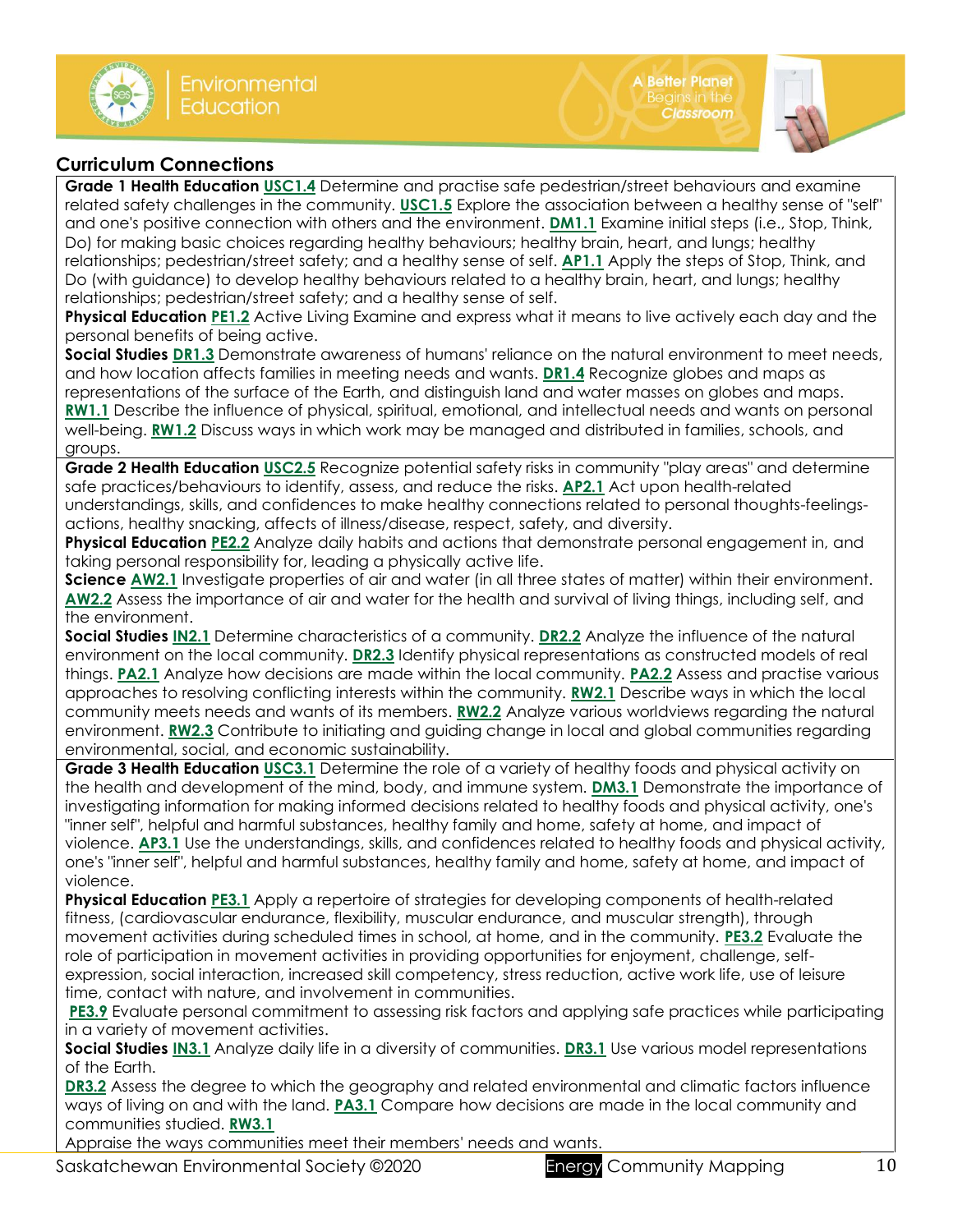



**Grade 4 English Language Arts [CR4.2](https://www.edonline.sk.ca/webapps/moe-curriculum-BB5f208b6da4613/CurriculumOutcomeContent?id=30&oc=64865)** View and respond to visual and multimedia texts (including graphs, charts, diagrams, maps, multimedia DVD, websites, television programs, advertisements, posters), explaining the creator's technique and the impact on viewers. **[CC4.1](https://www.edonline.sk.ca/webapps/moe-curriculum-BB5f208b6da4613/CurriculumOutcomeContent?id=30&oc=64895)** Compose and create a range of visual, multimedia, oral, and written texts that explore: identity (e.g., Expressing Myself), community (e.g., Celebrating and Honouring Others), social responsibility (e.g., Within My Circle) through personal experiences and inquiry. **[CC4.2](https://www.edonline.sk.ca/webapps/moe-curriculum-BB5f208b6da4613/CurriculumOutcomeContent?id=30&oc=64899)** Create a variety of clear representations that communicate straightforward ideas and information relevant to the topic and purpose, including short, illustrated reports, dramatizations, posters, and other visuals such as displays and drawings.

**Health Education [USC4.1](https://www.edonline.sk.ca/webapps/moe-curriculum-BB5f208b6da4613/CurriculumOutcomeContent?id=48&oc=76224)** Assess what healthy eating and physical activity mean for pre/adolescence. **[AP4.1](https://www.edonline.sk.ca/webapps/moe-curriculum-BB5f208b6da4613/CurriculumOutcomeContent?id=48&oc=76297)** Design and apply, with guidance, two four-day action plans that require communication related to healthy eating and physical activity, prevention/ management of health challenges, negotiating disagreements, safety and protection, personal identity, and stressors.

**Physical Education [PE4.9](https://www.edonline.sk.ca/webapps/moe-curriculum-BB5f208b6da4613/CurriculumOutcomeContent?id=194&oc=30097)** and refine selected movement skills, tactics, and strategies while participating in: low-organizational, inventive, and cooperative games (e.g., tag games, relay race, prisoner's base), smallsided and lead-up target games (e.g., bowling, curling, golf, bocce ball), small-sided and lead-up striking/fielding games (e.g., long ball, kick ball, softball), small-sided and lead-up invasion/territorial games (e.g., two-on-two, three-on-three games using skills from games such as soccer, basketball, and soft lacrosse), alternate environment activities (e.g., hiking, aquatics, skating, snowshoeing, orienteering, crosscountry skiing, tobogganing, cycling, tracking).

**Social Studies [RW4.1](https://www.edonline.sk.ca/webapps/moe-curriculum-BB5f208b6da4613/CurriculumOutcomeContent?id=167&oc=83656)** Analyze the strategies Saskatchewan people have developed to meet the challenges presented by the natural environment.

**Grade 5 English Language Arts: [CC5.1](https://www.edonline.sk.ca/webapps/moe-curriculum-BB5f208b6da4613/CurriculumOutcomeContent?id=31&oc=64976)** Compose and create a range of visual, multimedia, oral, and written texts that explore: identity (e.g., What Should I Do), community (e.g., This is Our Planet), social responsibility (e.g. Teamwork) and express personal thoughts shaped through inquiry. **[CC5.2](https://www.edonline.sk.ca/webapps/moe-curriculum-BB5f208b6da4613/CurriculumOutcomeContent?id=31&oc=64980)** Demonstrate a variety of ways to communicate understanding and response including illustrated reports, dramatizations, posters, timelines, multimedia presentations, and summary charts. **[CC5.3](https://www.edonline.sk.ca/webapps/moe-curriculum-BB5f208b6da4613/CurriculumOutcomeContent?id=31&oc=64990)** Speak to express and support a range of ideas and information in formal and informal speaking situations (e.g., giving oral presentations and reports, retelling a narrative, explaining a display to others, working in groups) for particular audiences and purposes. **Health Education [USC5.1](https://www.edonline.sk.ca/webapps/moe-curriculum-BB5f208b6da4613/CurriculumOutcomeContent?id=49&oc=76303)** Analyze personal eating practices.

**Physical Education [PE5.7](https://www.edonline.sk.ca/webapps/moe-curriculum-BB5f208b6da4613/CurriculumOutcomeContent?id=195&oc=99412)** Refine, alone and with others, selected movement skills, tactics, and strategies while participating in: small-sided and lead-up net/wall games (e.g., badminton, tennis, table tennis, one bounce, three-on-three volleyball, pickleball, paddle ball, and critically reflect on chosen movement skills, tactics, and strategies used in: small-sided and lead-up target games (e.g., bowling, curling, golf, bocce ball, archery), small sided and lead-up striking/fielding games (e.g., long ball, softball, kickball, cricket), smallsided and lead-up invasion/territorial games (e.g., two-on-two, three-on-three games using skills from games such as soccer, basketball, and soft lacrosse), small-sided and lead-up alternate environment activities and games (e.g., hiking, aquatics, orienteering, skating, roping, tobogganing, cross-country skiing, downhill skiing, tracking, cycling, wall climbing, paddling). **[PE5.11](https://www.edonline.sk.ca/webapps/moe-curriculum-BB5f208b6da4613/CurriculumOutcomeContent?id=195&oc=99443)** Examine, evaluate, and communicate the influence of Canadians, both historically and currently, on the development of the numerous options for participation in movement activities in this country.

**Social Studie[s RW5.1](https://www.edonline.sk.ca/webapps/moe-curriculum-BB5f208b6da4613/CurriculumOutcomeContent?id=168&oc=83738)** Explain the importance of sustainable management of the environment to Canada's future.

**Grade 6 Physical Education [PE6.10](https://www.edonline.sk.ca/webapps/moe-curriculum-BB5f208b6da4613/CurriculumOutcomeContent?id=196&oc=30363)** Apply controlled use of selected movement skills and variations (i.e., locomotor, non-locomotor, and manipulative skills) as well as safe and environmentally friendly behaviours while participating in a variety of: alternate environment activities (e.g., skating, cross-country skiing, downhill skiing, snowshoeing, roping, cycling, hiking, kayaking, aquatics, tobogganing, orienteering), body management activities including dance and educational gymnastics, as well as others (e.g., pilates, wrestling, skipping, track and field, yoga, aerobics).

**Scienc[e DL6.1](https://www.edonline.sk.ca/webapps/moe-curriculum-BB5f208b6da4613/CurriculumOutcomeContent?id=59&oc=69308)** Recognize, describe, and appreciate the diversity of living things in local and other ecosystems, and explore related careers.

**Social Studie[s RW6.2](https://www.edonline.sk.ca/webapps/moe-curriculum-BB5f208b6da4613/CurriculumOutcomeContent?id=169&oc=83827)** Contribute to initiating and guiding change in local and global communities regarding environmental, social, and economic sustainability.